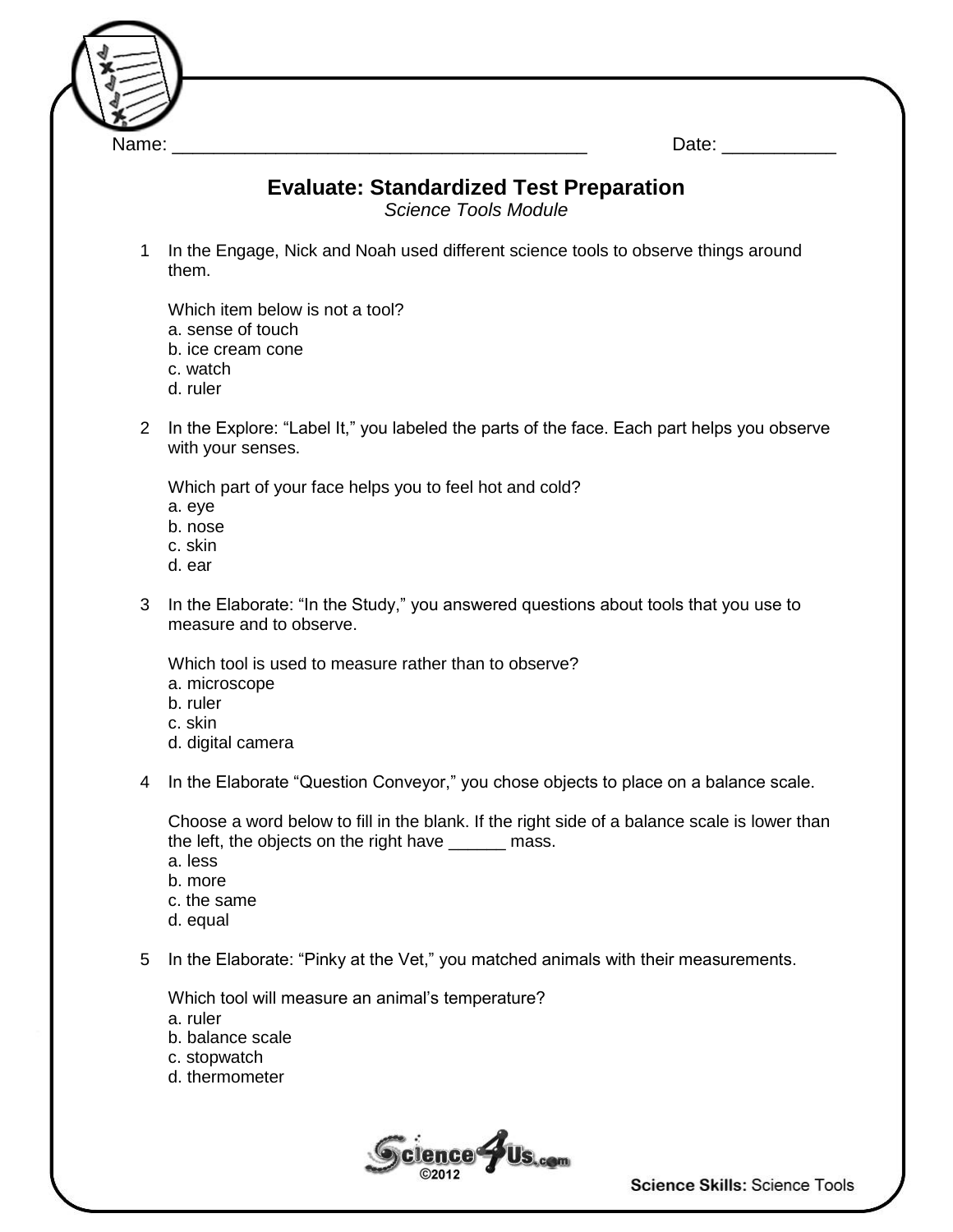

6 In the "Investigate" activity, you used senses to observe objects and tools to measure them.

Which tool gives you numbers and also measures volume?

- a. graduated cylinder
- b. eyes
- c. balance scale
- d. thermometer

7 In the "Take a Note" activity, you used notes to help you remember details.

Choose a word below to fill in the blank. Notes are tools that help us\_

- a. hear
- b. measure
- c. touch
- d. remember
- 8 In the Elaborate, you listened to a song about your senses.

Which word below does NOT describe a quality you taste?

- a. sour
- b. salty
- c. smooth
- d. sweet



Science Skills: Science Tools